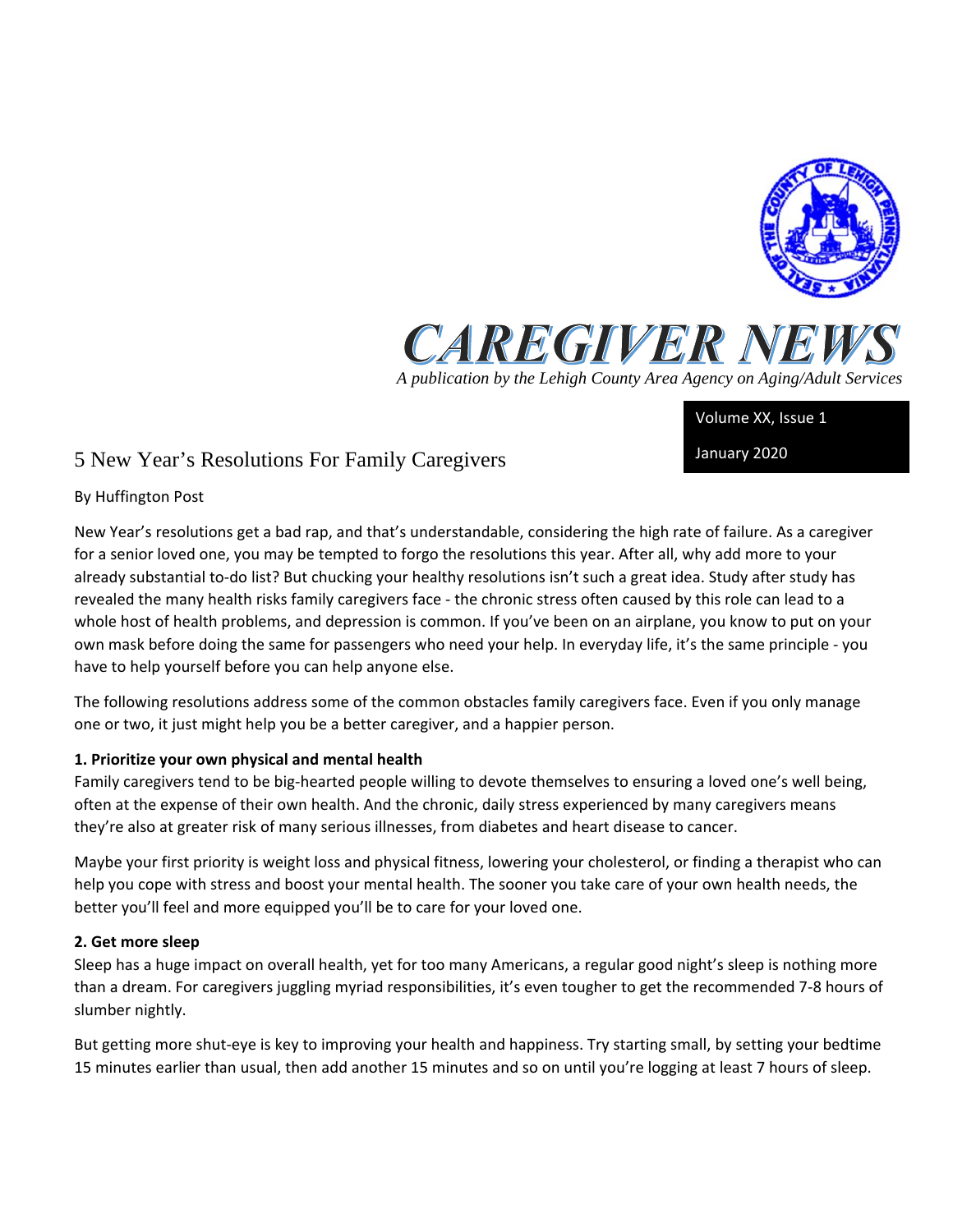#### *Cont. from Page 1*

#### **3. Schedule more "me" time**

Time for yourself is a rare commodity for most family caregivers. When you're not caring for your loved one, you're taking on other responsibilities. Carving out some time just for you  $$ at least once a week — is essential for your health and well‐being.

Respite care can give you some much‐needed time off while ensuring your loved one is in good hands. There are plenty of forms of respite care available today, from asking a trusted loved one for help to adult day care or short‐term assisted living stays.

#### **4. Spend more quality time with your loved one**

If you're like many family caregivers, you're so busy taking care of your loved one's daily needs that you're not really spending quality time together. Rather than letting the hours with your loved one get consumed by monotonous care tasks, make a point of creating fond memories with that person.

Planning a fun activity once a week with your loved one that gives the time to connect is a good start. That could include looking over old photo albums together, baking, exploring a local museum together, or going on a scenic drive.

#### **5. Plan for Your Loved One's Future Care**

It's a tough pill to swallow, but there will likely come a day when you're no longer able to care for your loved one. This may happen due to your own physical limitations, or as their symptoms become too advanced for you to handle alone.

Planning ahead and researching care options for your loved one could save a lot of time and stress in the future. Depending on your situation, that could mean in‐home care or assisted living. And while no one wants to contemplate it, it's wise to designate an alternate person to care for your loved one in your will.

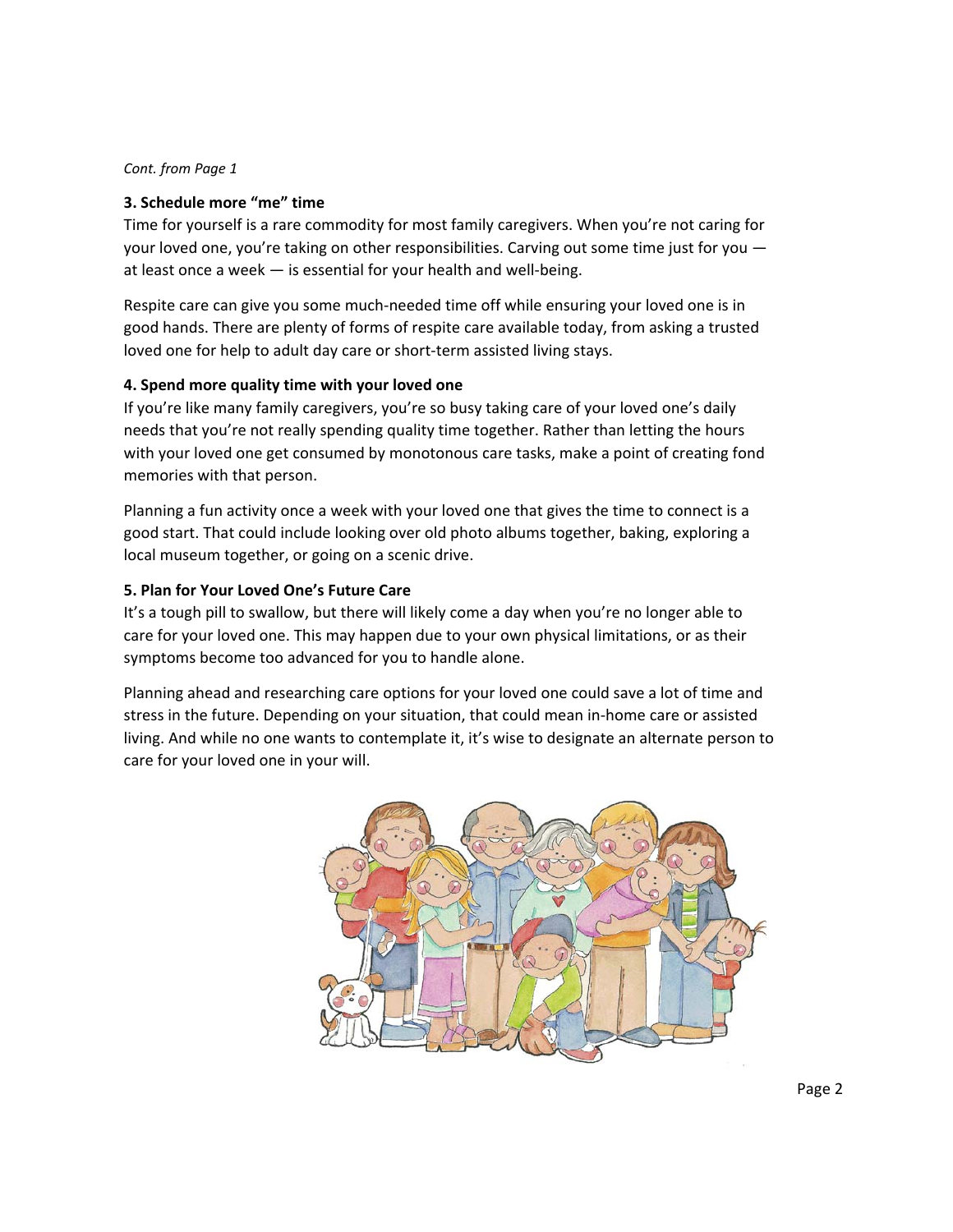### **Four winter safety tips to protect seniors from injury**

#### *Posted by Scott Stueber*

As we age, cold weather can be extremely dangerous. Plummeting temperatures can lead to, icy sidewalks, hypothermia and other serious injuries.

If you have elderly neighbors, friends, or relatives, check in with them this winter and share these winter safety tips.

**1. Dress in layers.** Older adults can lose body heat quickly and be unaware that a change in body temperature is occurring, making them susceptible to hypothermia. Hypothermia occurs when our body temperature gets below 95 degrees Fahrenheit. Consequently, serious health problems can occur, such as a heart attack, kidney problems, or death. Selecting the right number of layers is important. Dressing in multiple layers will help keep them warm and reduce heat loss.

**2. Keep the furnace running.** Experts recommend keeping the indoor temperature around 68 degrees Fahrenheit at a minimum. While many elderly people live on a budget, it's important to keep their homes warm. Consider helping with some small home projects to keep heating bills down. Such projects may include closing vents, putting plastic on windows, or placing rolled towels or blankets in front of doors to reduce drafts.

**3. Space heaters can be dangerous.** During the winter months, home fires increase due to the use of alternative heat sources. People 65 and older are three times more likely to die or be injured in a home fire.

In addition, if they're using a fireplace to heat their home, make sure they have a large screen to prevent sparks from landing on their flooring.

Lastly, make sure they have working smoke and carbon monoxide detectors on each floor of their home.

**4. Prevent broken hips.** Broken hips are a common injury for the elderly, but can lead to other health complications. To prevent injuries, shoes with non‐skid soles should be worn.

If they like to venture outside for a little exercise, encourage them to stay inside until snow and ice have been cleared from their property. Lastly, recommend that they stay inside after dark.